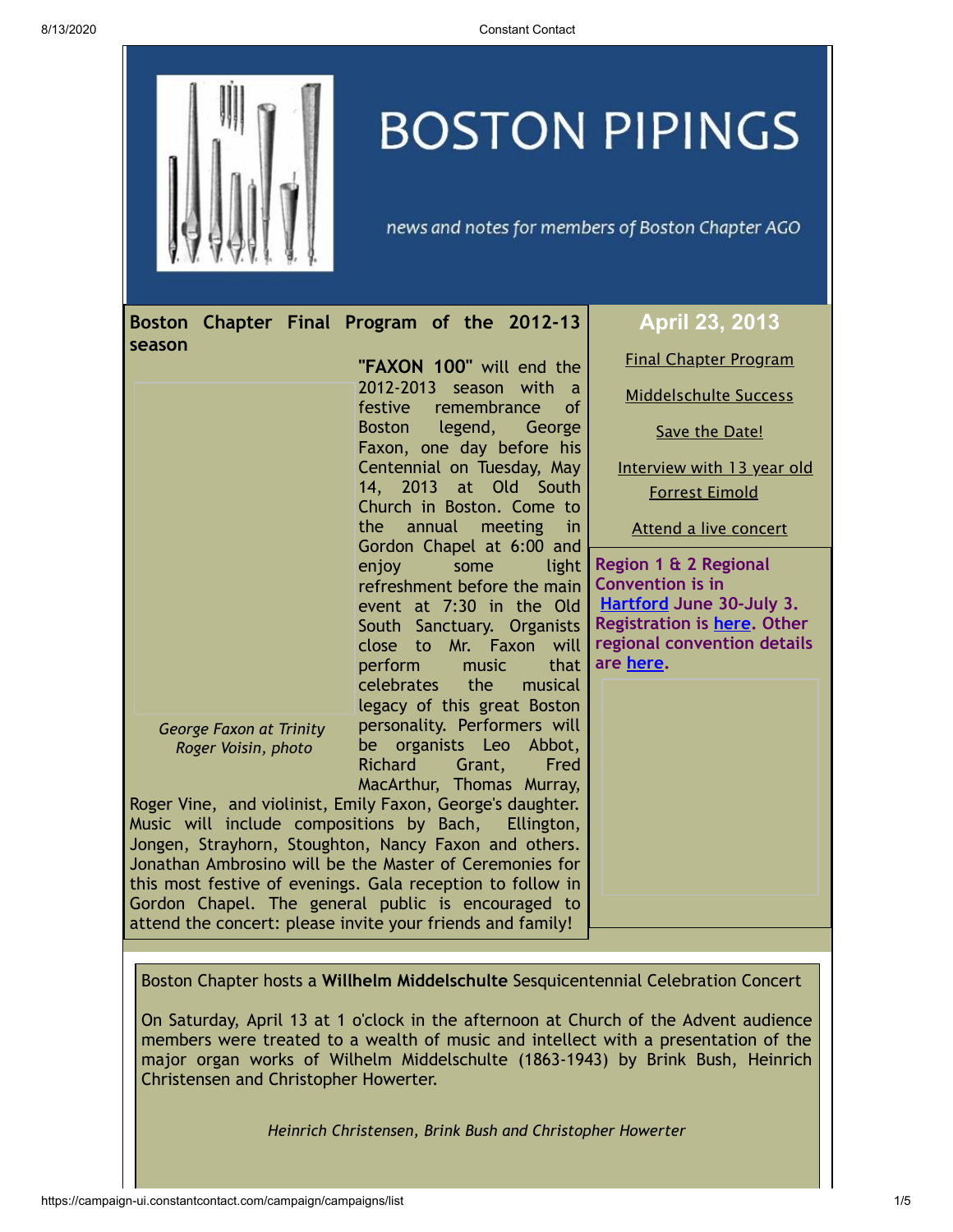8/13/2020 Constant Contact

Beginning with the famous Pedal Solo made famous by Virgil Fox, this program clearly show-cased the four major facets of Middelschulte's compositional style: canon at any interval, symmetrical inversion, preexisting themes (especially by Bach and on "BACH") as well as permutation and augmentation of themes within the framework of the composition. The performances were augmented by illuminating commentary by Middelschulte scholar, Brink Bush. Musical highlights of the day included the composer's transcription for organ of J. S. Bach's Goldberg Variations (1926), played by Mr. Christensen; two movements from the Concerto for organ on a theme of Bach (1917-18), played by Mr. Howerter; and the massive Passacaglia (1901), played by Mr. Bush. Afterwards an extraordinary reception with fine food and champagne was provided. To top off an already rich day, a brief slideshow of vintage photographs was presented that illustrated the life, works and places of this rarely heard composer. It is exceptional to hear a presentation that so dramatically reveals the lineage and musical influences, both on a composer, and on those that follow him. The event was sponsored by the American Guild of Organists, Boston Chapter, Nelson Barden & Associates, Mary Fiske, and Marshall & Ogletree LLD with special thanks to Mark Dwyer, Ross Wood and the Church of the Advent.

### <span id="page-1-0"></span>**SAVE THE DATE**

**Dr. Max Miller, Remembered:** Boston University and the Boston Chapter of the American Guild of Organist will host a service of remembrance celebrating the life and music of Dr. Max Miller at Marsh Chapel, Boston University on **Sunday, September 8th, 2013 at 3 pm** in the afternoon. Please save this date for what will certainly be an emotional and loving tribute to our beloved colleague.

## <span id="page-1-1"></span>**Interview with Forrest Eimold by John Robinson**

*JR: So Forrest, we've all been thrilled by your organ playing, not to mention your composition and piano playing: hearing the Livre du Saint Sacrement of Messiaen performed by a 13 year old isn't something you hear every day. How did you come to learn the organ?*

FE: I officially began organ lessons when I was in the sixth grade at St. Paul's Choir School under Mr. John Robinson, but I had the occasional organ lesson in the fifth grade. At the end of said year I began improvising on a weekly basis during the Communion at St. Paul's. I came to the organ from the piano, so it was therefore a big adjustment; I still play the piano to this day, however, as well as the harpsichord. My primary joy in playing the organ is the ability to orchestrate beautiful sounds in the relatively small space of a console; I also enjoy my playing Mass weekly at St. Paul's, for I find it very rewarding to help enhance the congregation's religious experience there.

*And we heard you play Messiaen's Oiseaux Exotiques with the NEC College Wind Ensemble, so you clearly have a thing for Messiaen?*

Yes, very much so. Messiaen is one of my favorite composers, for his music has a luminosity which cannot be found in any other composer that I know of. This ecstatic and most wonderful music seems to contain part of my soul, as I hope it does for everyone else; it is for this reason that Messiaen is such a brilliant composer. I have also played Messiaen's fifth prelude from his Préludes composed in the years of 1928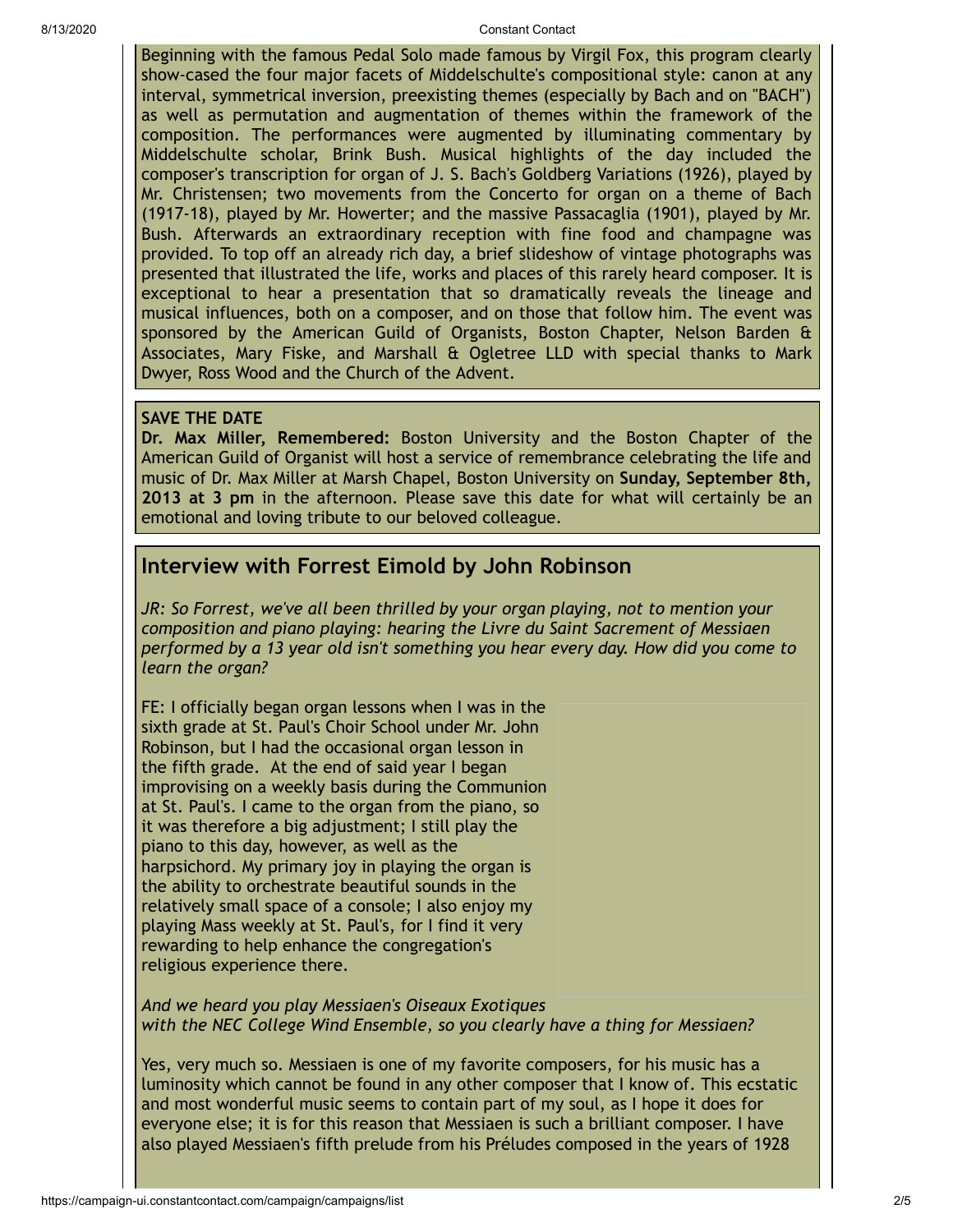and 1929, and am currently learning the fourth movement from his Vingt regards sur l'enfant-Jésus, one of his most sublime pieces.

*Can you talk briefly about some trends in your improvising techniques at St. Paul's in Harvard Square, where, as you mention, you play for Mass each Friday as junior organ scholar?*

When I improvise at Mass, my main goal is to create an atmosphere with my music that is appropriate for prayer. Therefore, I often emulate post-minimalistic music, for that allows for people to focus on prayer. Although I maintain a unique sound in my improvisations, one may hear comparisons between my improvisations and the work of composers such as Hugues Dufourt, Henri Dutilleux, Morton Feldman, Charles Ives, and John Tavener. However, when improvising in a church whose congregation is not necessarily familiar with these sorts of works, I refrain from using any extreme dissonance that may harm the congregation's prayer. My improvisations are very spectral in nature, for they revolve around sound and its very essence.

#### *Improvisation by Forrest Eimold aged 12*

*More broadly, where did your musical ability come from? For many of us, discipline and hard work account for at least half of our ability, but you seem to have been literally gifted?*

I was born into a family that has great regard for music in all of its forms. My parents, although not musical professionally, both grew up with music as a major part of their day, my mother being a pianist, my father a guitarist. I have worked very hard to develop my gifts, and am still doing so. I began studying piano when I was six years old with Mrs. Doreen May, whose teachings have always been with me, for she taught me the joy and wonder of music. I have been very well prepared by my music teachers at the New England Conservatory of Music Preparatory School, where I take my piano, composition, and music theory lessons, and by my music teachers at St. Paul's Choir School, where I take my vocal, organ, counterpoint, and harmony lessons.

*You live in an age of many styles in composition: how do you like to navigate that choppy sea and find your own voice?*

I believe that if one is to have a truly original voice, one must, almost paradoxically, draw from as many musical influences as possible, influences that one is close to, influences that resonate with one's own ideas about musical aesthetics. Regarding musical, aesthetics, I am of the opinion that composition needs to have the power to greatly move people, to have a deep effect on people, as the works of the great masters do, such as Johann Sebastian Bach and Ludwig van Beethoven. I have a great many different influences from a compositional standpoint, ranging from all different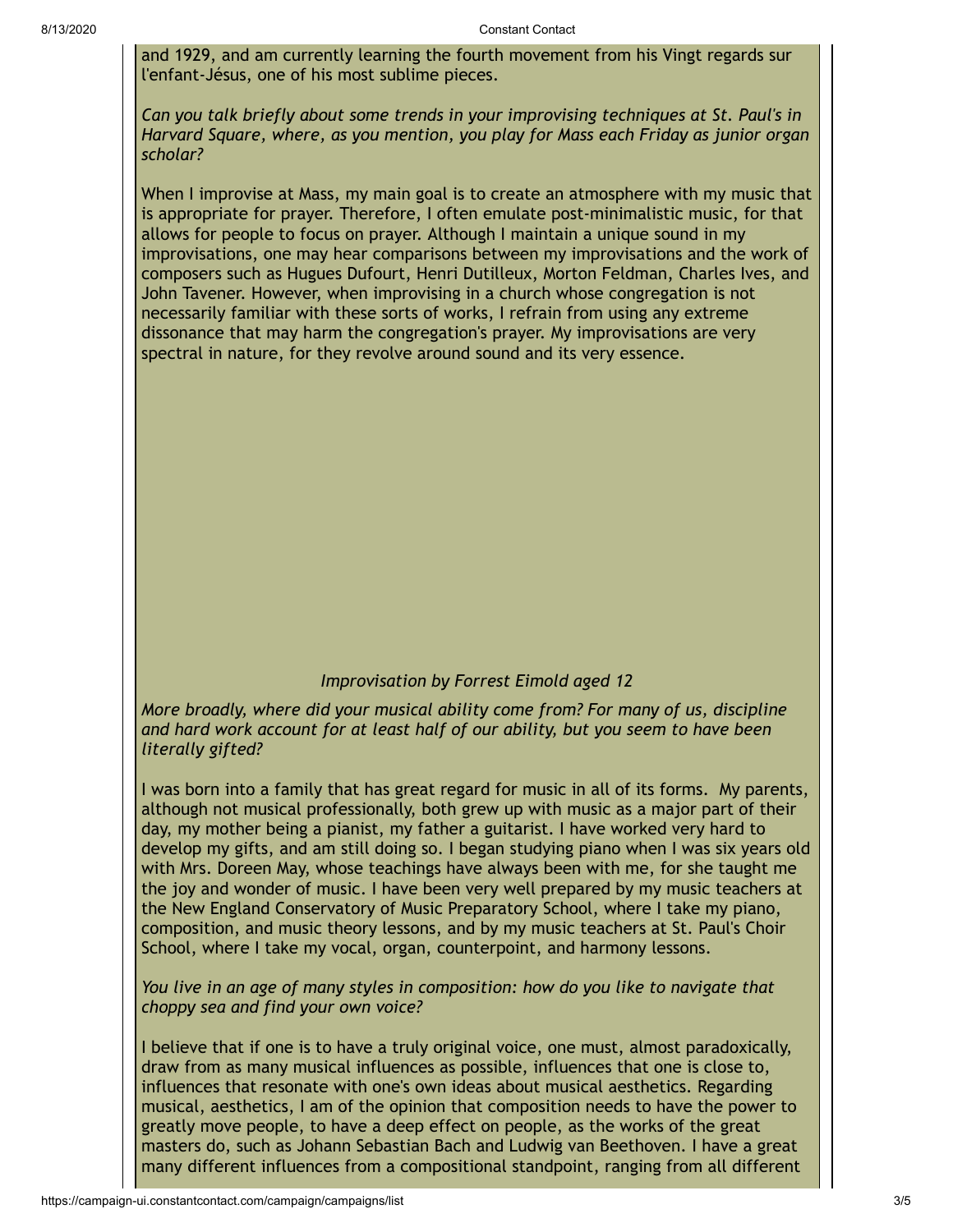#### 8/13/2020 Constant Contact

corners of 20th- and 21st- century music, of which certain movements stand out to me. Perhaps most paramount is that of spectralism, music that is based upon the essence of a tone, of which I am particularly interested in the composers Gerard Grisey, Hugues Dufourt, Tristan Murail, and Kaija Saariaho. I am also very influenced by post-minimalism, especially of composers John Luther Adams and Ingram Marshall. Some of my lesser, but nonetheless important, compositional influences include: from approximately the first two-thirds of the 20th century, Alban Berg, Earle Brown, Charles Ives, and Darius Milhaud; from the later part of the 20th century, Witold Lutoslawski, Luigi Nono, Olivier Messiaen, Kryzysztof Penderecki, Giacinto Scelsi, and Karlheinz Stockhausen; and from currently living composers, Larry Thomas Bell, Meredith Monk, Per Norgard, and John Tavener. I firmly believe that study of music from the past eras is very important for the development of compositional technique, even if used in a contemporary idiom. It is for this reason that I often explore the works of the great masters, such as Thomas Tallis from the Renaissance Era, Johann Sebastian Bach from the Baroque Era, and Ludwig van Beethoven, Franz Schubert, and Felix Mendelssohn from the Classical and Romantic Eras. These composers exhibit marvelous technique and brilliant creativity.

*We're all looking forward to hearing you (now aged 13!) perform the complete Livre du Saint Sacrement on June 2nd at St. Paul's in Harvard Square. This should be quite an event; can you tell us a bit about your musical journey in preparing this work?*

This work has been very important in my development as an organist, for each movement presents different challenges, whether they be of registration, expression, or technicality. I began working on the piece by simply playing through all of the movements many times, until I was able to get a sense of what I needed to work on the most. After that, I worked on individual movements in a somewhat chronological order, but also keeping in mind the more challenging movements as well, such as la Transsubstantation and les deux murailles de l'eau, working on them at the same time as the movements I learned in chronological order.

#### *Finally, we've talked a lot about music, do you have any other interests?*

Although music is my paramount interest, I enjoy reading quite a bit, and many of my compositions are based upon my readings, such as my current project, a tone poem based on Dante's Inferno. I also like to play tennis in the spring and summer. I have a great interest in nature, and that interest has also lead to many different pieces of mine, including a piece about Aurlandsfjord, a fjord of Norway, and a series of pieces regarding clouds. I love to hang out with friends, whether they be musical or nonmusical ones.

> <span id="page-3-0"></span>Check out performances on our BAGO calendar page [here.](http://www.bostonago.org/info/calendar/) April 26 Jacob Street in Winchester Wiltrud Fuchs in Holliston Chamber music in Worcester April 27 Musicians of the Old Post Road in Boston April 28 Music of Resurrection at Old South, Boston Choir at St. Paul Church in Cambridge Duo Webster & Lynch at Trinity J D Christie & instruments in Needham Wesley Hall in Worcester 5 organists at St. Thomas, Jamaica Plain Evensong in Chestnut Hill King of Kings at St. Paul's Church, Cambridge May 1